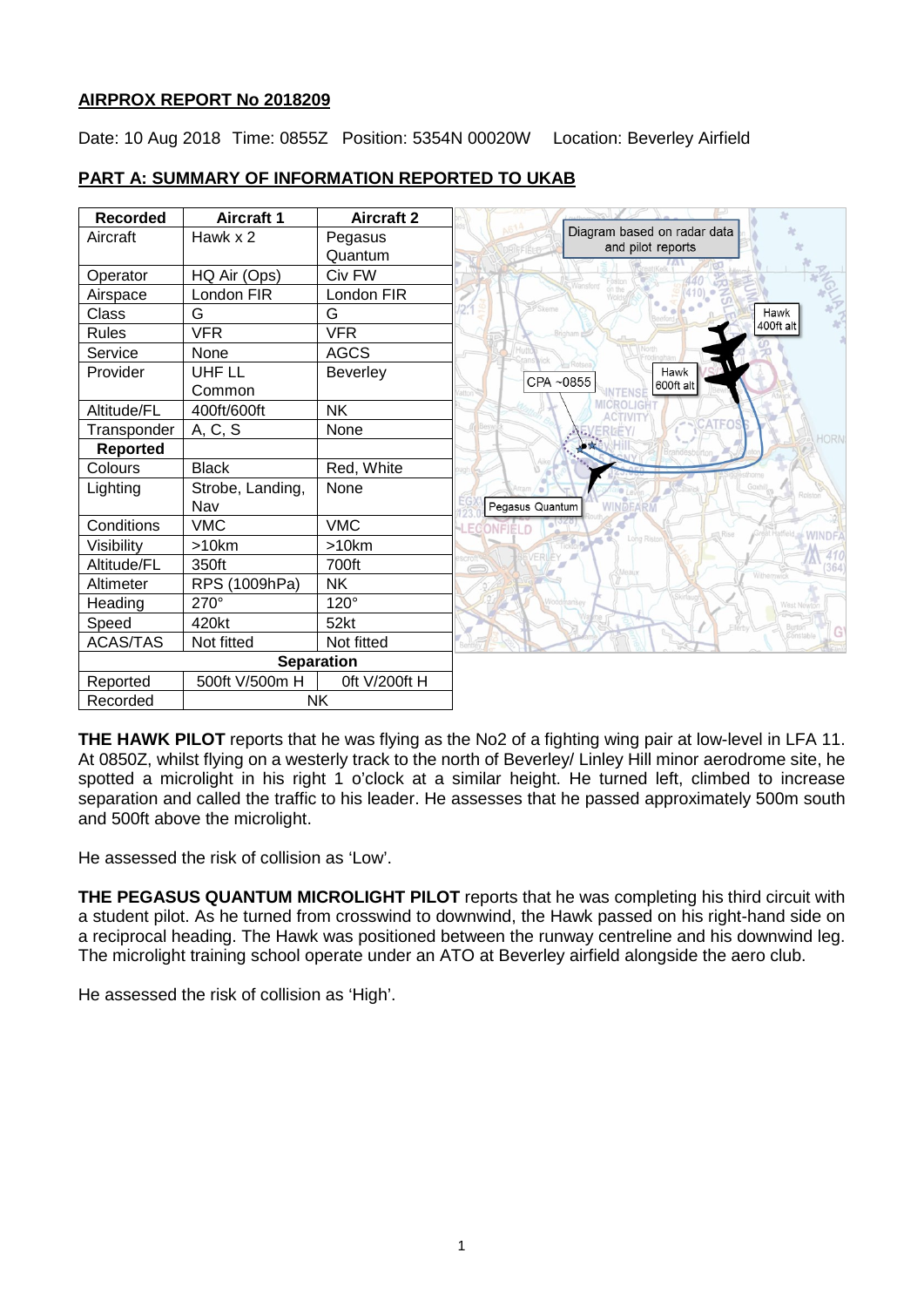

Figure 1: Pegasus Quantum pilot's diagram with Hawk Radar Track Overlay

# **Factual Background**

The weather at Humberside was recorded as follows:

METAR EGNJ 100850Z 24008KT 9999 FEW045 17/10 Q1014

## **Analysis and Investigation**

## **UKAB Secretariat**

The Hawk and Pegasus Quantum pilots shared an equal responsibility for collision avoidance and not to operate in such proximity to other aircraft as to create a collision hazard<sup>[1](#page-1-0)</sup>. An aircraft operated on or in the vicinity of an aerodrome shall conform with or avoid the pattern of traffic formed by other aircraft in operation<sup>[2](#page-1-1)</sup>.

## **Occurrence Investigation**

The military occurrence investigation report produced the following key points:

- 1. The rear aircraft pilot of the Hawk formation did not see the microlight until it was 1.5km away and therefore took avoiding action because of the rate of closure and perceived convergence of the Hawk aircraft track to the track of the microlight aircraft.
- 2. The UK Mil LFH did specify that Beverley/Linley Hill aerodrome was to be avoided but did not specify by what margins (height/distance).<sup>[3](#page-1-2)</sup> However, the low-level chart being used by the aircrew only showed the aerodrome as a designated training aerodrome and not an avoid and there was no NOTAM in place for any additional airborne activity within that area to affect their sortie outside of the requirement to maintain normal visual flight rules (see and avoid).
- 3. It was commented that it was usual for aircraft transiting overhead or near to the runway to free call the aerodrome operations control room and tower on their air to ground Initial Call/Contact Frequency (ICF). However, this communication and information system is VHF-only and does not have a UHF capability.[4](#page-1-3)

l

<span id="page-1-0"></span><sup>1</sup> SERA.3205 Proximity.

<span id="page-1-1"></span><sup>2</sup> SERA.3225 Operation on and in the Vicinity of an Aerodrome.

<span id="page-1-2"></span><sup>3</sup> **UKAB Note:** In fact, the UK Mil LFH avoidance is for Beverley town, Beverley/Linley Hill aerodrome is only referenced as a warning for being a light aircraft landing site, not that it must be avoided.

<span id="page-1-3"></span><sup>4</sup> **UKAB Note:** Whilst it is correct to say that Beverley/Linley Hill is VHF-only, the Hawk has both a UHF and a VHF capability.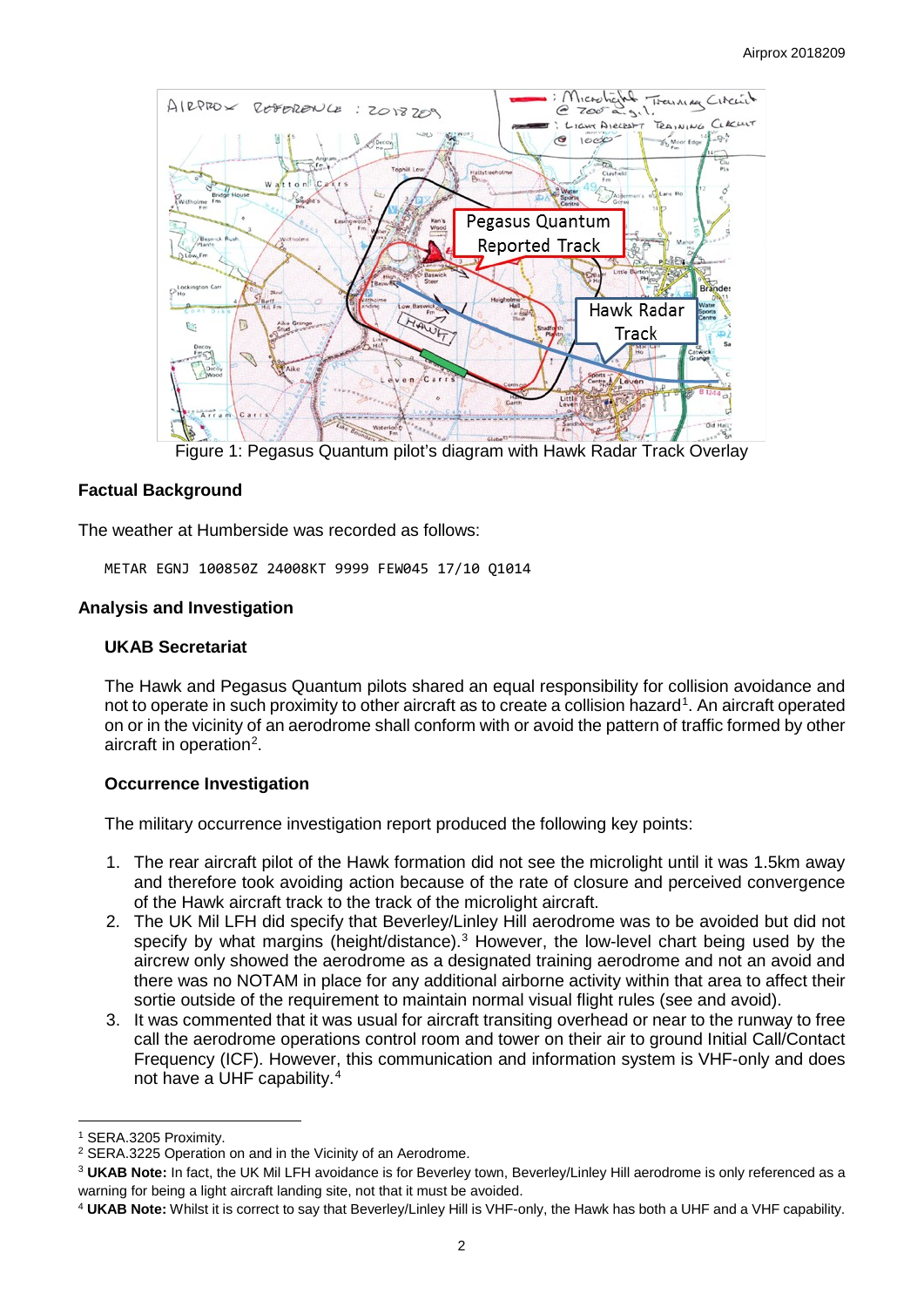- 4. The Hawk T Mk1/A aircraft were not fitted with a Confliction Warning System and the microlight aircraft was not fitted with a transponder or FLARM.
- 5. Historically, the airspace surrounding Beverley/Linley Hill aerodrome was de-classified as an Air Traffic Zone (2nm radius and 2000 feet avoid) and, as an unlicensed aerodrome, is now only designated or marked with the letter "T" inside a blue circle on Low-Level charts. The legend for the Low-Level chart does not give a range indication or radius distance for an avoid. Despite the aerodrome recording having circa 10,000 movements a year (microlight, light aircraft), is open 0800 -2100 hrs (local) during the summer months, and has a circuit height of 1000ft, there was no requirement for the Hawk formation to free-call when passing or to avoid by a specified distance.
- 6. Having turned the aircraft initially crosswind to turn onto the downwind leg the Pegasus Quantum pilot commented that his aircraft was pushed out wider than usual due to the prevailing wind (270/10).
- 7. The [Hawk] GPS in use was not updated with information that reflected the current Low-Level chart or AIP information. For example – still showing Leconfield as a live avoid.

This investigation resulted in the following recommendations, of which the first recommendation has been adopted and the second and third rejected:

- 1. Promulgation of the details of this incident to aid Aircrew SA.
- 2. Procurement of a Collision avoidance or collision warning system for the Hawk T Mk1/A aircraft.
- 3. Re licensing of Beverley/ Linley Hill minor aerodrome.

## **Comments**

## **HQ Air Command**

This incident led to an in-depth unit-level investigation which identified a number of contributory factors; recommendations have already been made to address these. Ultimately, the only two viable barriers to MAC in this incident were plan-to-avoid and see-and-avoid: the Hawk aircrew planned and executed their mission in accordance with all current rules and regulations, including RA2307 – Rules of the Air. That said, the wisdom of passing so close to a minor aerodrome known to be a training establishment is questionable, and this led to the incident Hawk not 'conforming to the pattern of traffic formed……or keeping clear of the airspace in which the pattern is formed.' It is recognised in Regulation that it is impractical to expect every minor aerodrome etc to be avoided, and the Hawk crews had planned a margin of approx. 2nm from the edge of the airfield symbol which should have been sufficient. A larger margin would certainly have been planned had an ATZ been in place, but this is not the case at Beverley. It is also notable that the Pegasus pilot states that he was blown onto a wider downwind leg than would normally be the case at the airfield.

Turning to Air Traffic Services and Electronic Conspicuity (EC), although Humberside may have been able to offer a LARS, at the heights these aircraft were operating it is unlikely that any reliable TI could have been passed; equally, with no EC equipment fitted to the Pegasus, both the ATS barrier (had it been employed) and the EC barrier (had it been available in the Hawk) would have been defeated. An ACAS solution for Hawk T1 has been funded and is currently being sourced.

This Airprox was probably the result of too few MAC barriers being available, thus heavily relying on see-and-avoid/SERA to keep activity at the airfield separated from passing traffic. The RAF Safety Centre has already engaged with the CAA to enquire as to whether a review of the regulation pertaining to the licensing of aerodromes used by Air Training Organisations would be of benefit. Additionally, and since the date of this occurrence, the RAF Safety Centre has now published a leaflet intended to provide advice and enhance military crews' understanding of the pertinent rules and regulations with respect to flight in the vicinity of minor aerodromes (in response to the UKAB recommendation associated with Airprox 2018005).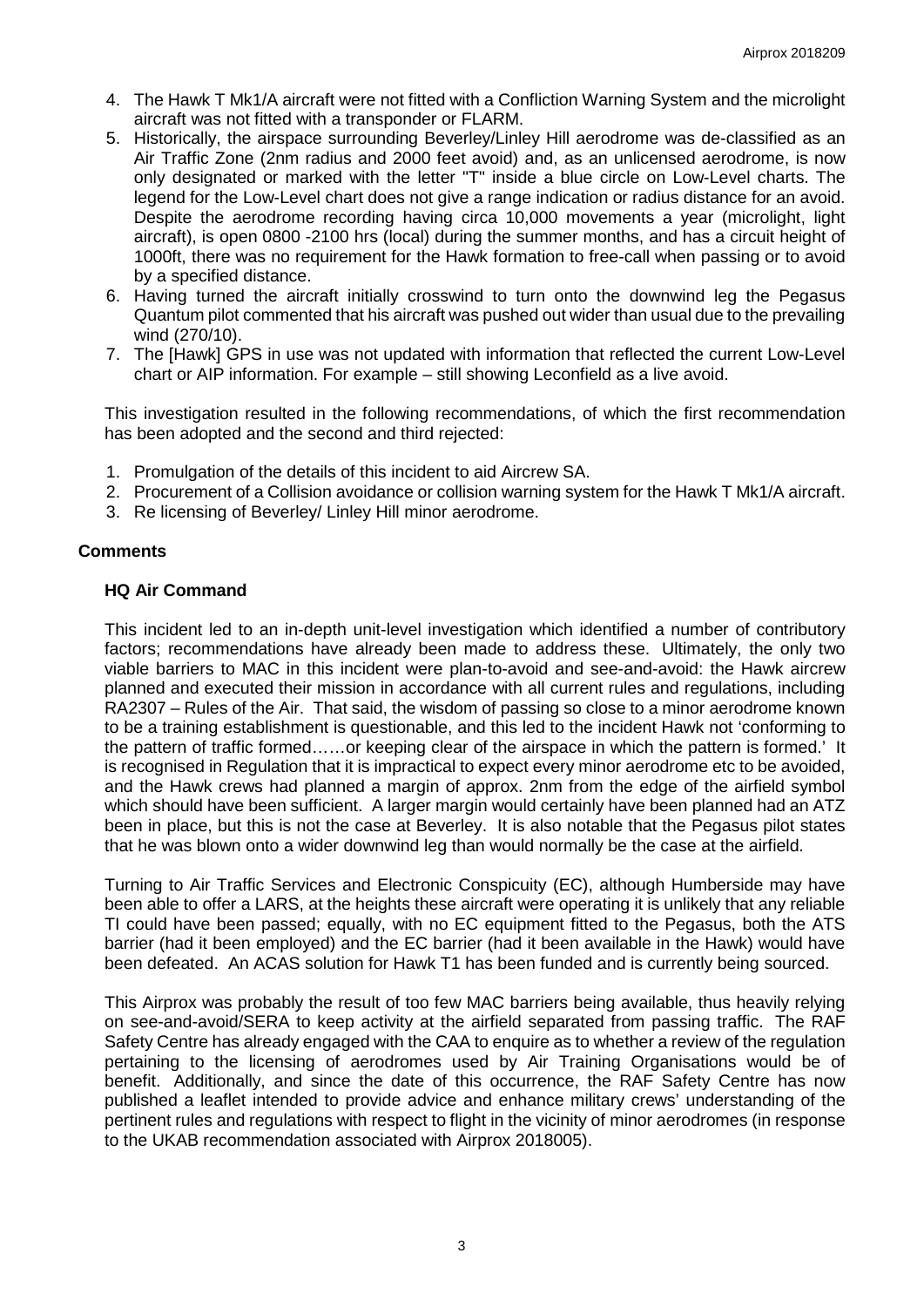## **Summary**

An Airprox was reported when a Hawk and a Pegasus Quantum flew into proximity at Beverley/Linley Hill aerodrome at about 0855hrs on Friday 10<sup>th</sup> August 2018. Both pilots were operating under VFR in VMC, the Hawk pilot not in receipt of a Service and the Pegasus Quantum pilot in receipt of an AGCS from Beverley.

# **PART B: SUMMARY OF THE BOARD'S DISCUSSIONS**

Information available consisted of reports from the pilots of both aircraft and radar photographs/video recordings.

The Board began by looking at the actions of the Hawk pilots. The military member reported that the Hawks had originally planned to fly to the north of Beverley/Linley Hill aerodrome but, unfortunately, they ended up slightly south of their planned track, which took them through the Beverley visual circuit. He noted that although the UKLFHB sometimes gave a distance by which to avoid minor airfields, this was not the case for Beverley/Linley Hill, although it was marked on the charts as a training airfield and therefore the Hawk crews should have avoided it by an appropriate margin. He went on to explain that the UKLFHB was being reviewed to ensure the information regarding the avoidance of individual minor airfields was suitable for their type of operation and number of movements. Noting the OSI comments about Hawk VHF radio capability, some members wondered if the Hawk pilots could have called Beverley when they realised their altered flight path would take them through the visual circuit; however, it was agreed that this was probably impractical due to the limited time available to the Hawk pilots once they had rolled out on track. The Board were heartened to hear that an information bulletin had been published to military pilots about minor airfield avoidance at low-level; the Board's view was that rather than adopt an attitude of 'avoid minor airfields if traffic is seen', military pilots would be much better served by an attitude of 'avoid minor airfields unless positive that there is no traffic'.

The Board then turned to the actions of the Pegasus Quantum pilot and noted that the OSI report had mentioned that he had commented that he had flown a wider then normal circuit due to being blown by the wind. Members were unsure why this was considered to have been a factor by the OSI team given that the Hawk had flown between the Pegasus and the airfield and so a wider circuit would have improved the separation between the 2 aircraft. Irrespective, even though he may have been wider than normal, the Board agreed that the Pegasus pilot was within the bounds of what would be expected as the pattern of traffic at Beverley/Linley Hill airfield.

The Board then entered into a prolonged discussion about the judiciousness of a busy airfield like Beverley/Linley Hill (10,000 movements a year, 7 days a week) conducting intensive training operations as an unlicensed aerodrome without an ATZ. Some members opined that such a busy training airfield should have an ATZ; although this was not a requirement, they felt that this would afford suitable protection to aircraft and student pilots operating there. Other members commented that it was not always financially viable for small airfields to bear the costs associated with having a licence and ATZ, and that the CAA red-tape challenge had fundamentally changed the regulations in this respect. Although the changed regulations provided more freedom for airfield operations, the downside was that safety had arguably been reduced in some instances due to the removal of ATZ protection at busy airfields. Ultimately, it was for the individual airfield operators to conduct a cost-benefit analysis of the desirability of being licensed and having an ATZ, but the Board were clear that this analysis should not be based on financial aspects alone at the expense of safety. In this respect, some members wondered whether there should be a regulatory requirement for airfields to have an ATZ relating to the number of aircraft movements and training activity rather than simply the size of the aircraft using the airfield.

The Board then turned to the cause of the Airprox. Members quickly agreed that the cause was that the Hawk pilots had flown through the pattern of traffic at Beverley and into conflict with the Pegasus Quantum. Turning to the risk, members agreed that although safety had been degraded, the pilots were visual with the other aircraft and therefore there was no risk of collision; Category C.